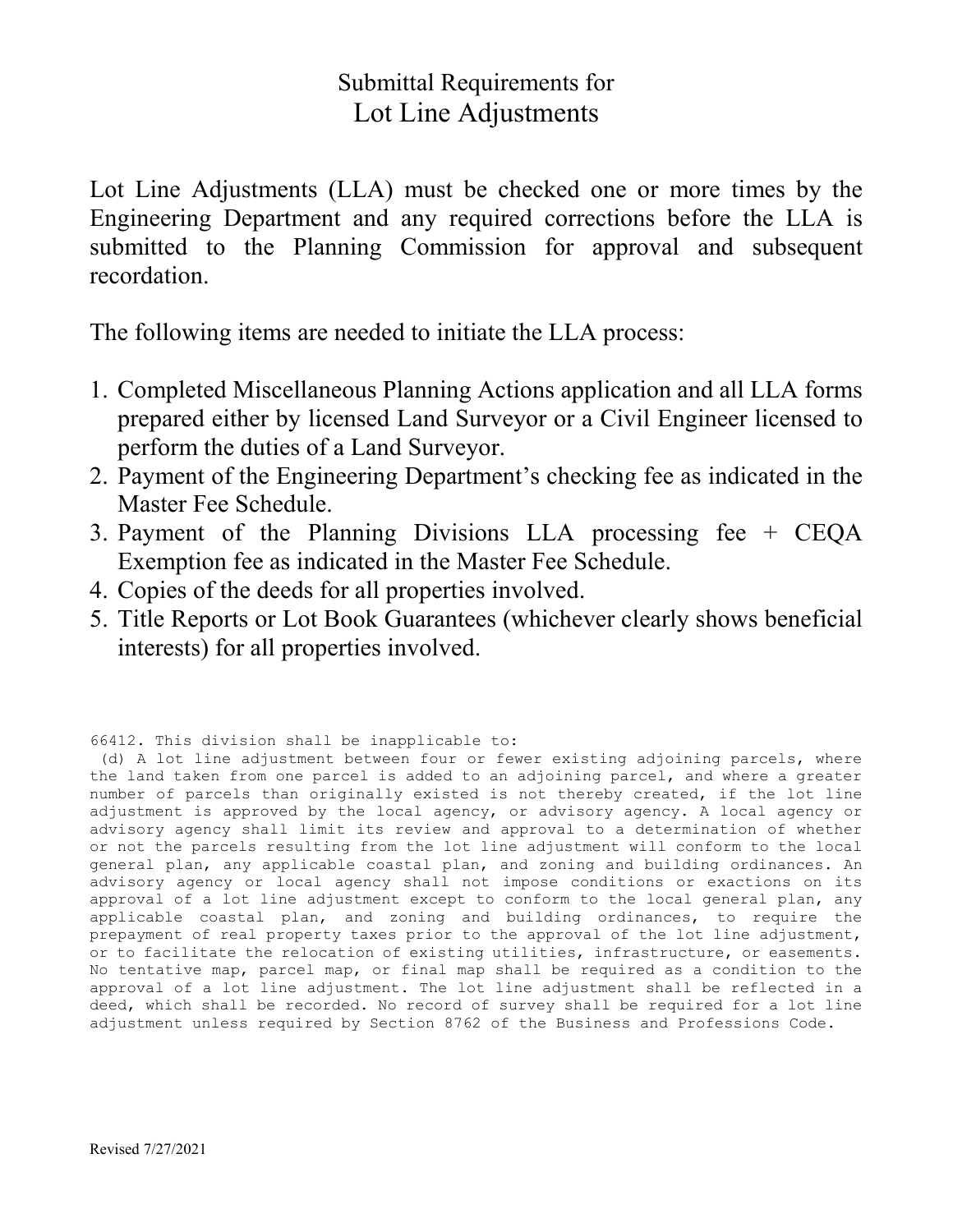### RECORDING REQUESTED BY CITY OF LA HABRA

WHEN RECORDED MAIL TO: City Clerk City of La Habra 110 E. La Habra Blvd. La Habra, CA 90631

EXEMPT PURSUANT TO GOVERNMENT CODE § 6103

**LOT LINE ADJUSTMENT**

Space above this line for Recorder's use

#### OWNERSHIP CERTIFICATE:

We hereby certify that we are the owner(s) of all parcels proposed for adjustment by this Lot Line Adjustment. We have knowledge of and consent to the preparation and filing of this application, and that the information submitted herein is true and correct.

**No.** –

\_\_\_\_\_\_\_\_\_\_\_\_\_\_\_\_\_\_\_\_\_\_\_\_\_\_\_\_\_\_\_ \_\_\_\_\_\_\_\_\_\_\_\_\_\_\_\_\_\_\_\_\_\_\_\_\_\_\_\_\_\_\_ *Replace this line of text with the Name and Title of the Owner of Parcel 1 Replace this line of text with the Name and Title of the Owner of Parcel 2 Replace this line of text with the Name and Title of the Owner of Parcel 1 Replace this line of text with the Name and Title of the Owner of Parcel 2* STATE OF CALIFORNIA  $\overleftrightarrow{SS}$ COUNTY OF ORANGE On \_\_\_\_\_\_\_\_\_\_\_\_\_\_\_\_\_\_, 20\_\_\_ before me, \_\_\_\_\_\_\_\_\_\_\_\_\_\_\_\_\_\_\_\_\_\_\_, a Notary Public, personally appeared who proved to me on the basis of satisfactory evidence to be the

person(s) whose name(s) is/are subscribed to the within instrument and acknowledged to me that he/she/they executed the same in his/her/their authorized capacity(ies) and that by his/her/their signature(s) on the instrument the person(s) or the entity upon behalf of which the person(s) acted executed the instrument.

I certify under PENALTY OF PERJURY under the laws of the State of California that the foregoing paragraph is true and correct

WITNESS my hand and official seal.

Signature:

STATE OF CALIFORNIA SS

COUNTY OF ORANGE

On \_\_\_\_\_\_\_\_\_\_\_\_\_\_\_\_, 20\_\_\_ before me, \_\_\_\_\_\_\_\_\_\_\_\_\_\_\_\_\_\_\_\_\_\_\_, a Notary Public, personally appeared who proved to me on the basis of satisfactory evidence to be the person(s) whose name(s) is/are subscribed to the within instrument and acknowledged to me that he/she/they executed the same in his/her/their authorized capacity(ies) and that by his/her/their signature(s) on the instrument the person(s) or the entity upon behalf of which the person(s) acted executed the instrument.

I certify under PENALTY OF PERJURY under the laws of the State of California that the foregoing paragraph is true and correct

WITNESS my hand and official seal.

(seal)

Signature:

Revised 7/27/2021

(seal)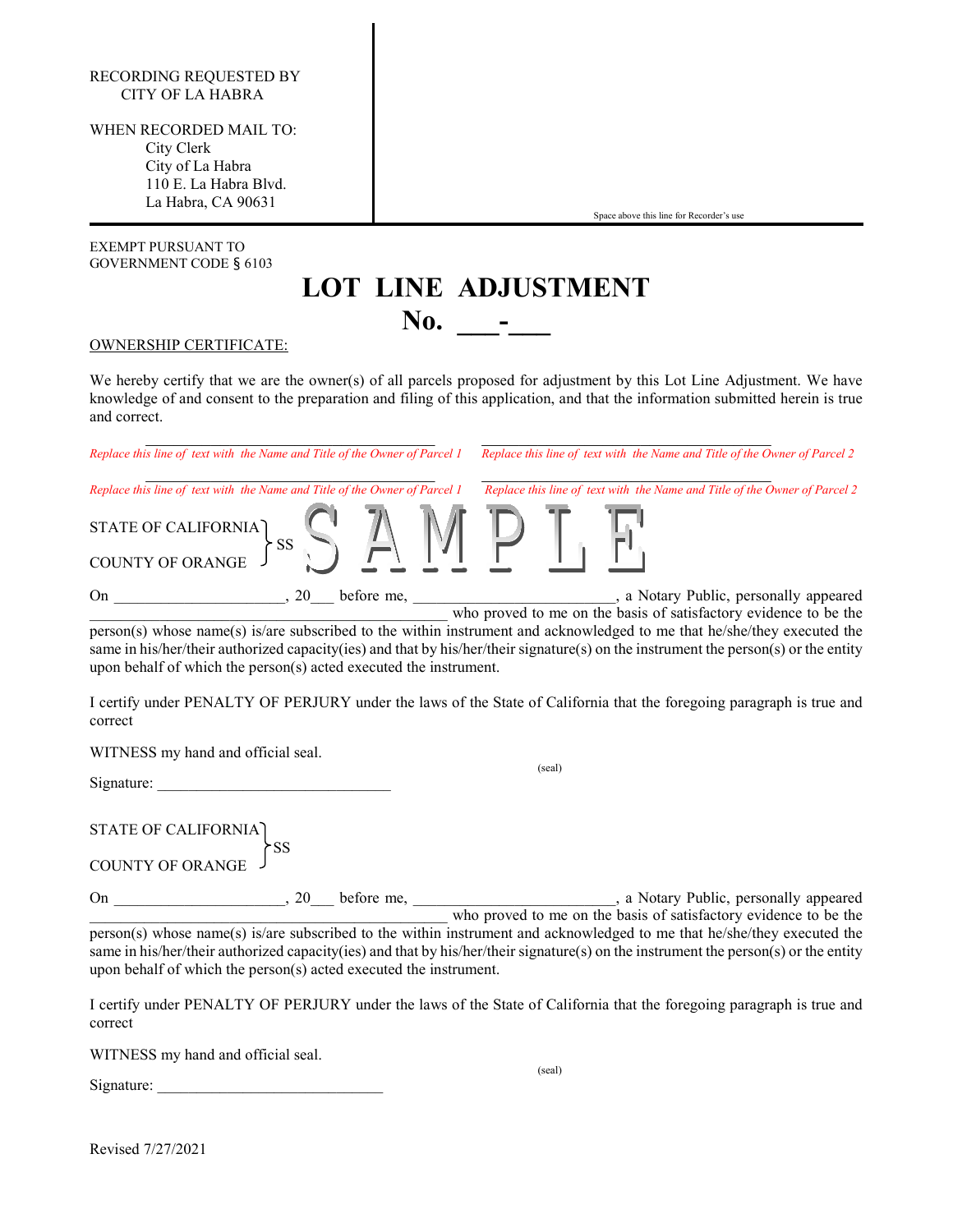| RECORDING REQUESTED BY |
|------------------------|
| CITY OF LA HABRA       |

WHEN RECORDED MAIL TO: City Clerk City of La Habra 110 E. La Habra Blvd. La Habra, CA 90631

| EXEMPT PURSUANT TO     |  |
|------------------------|--|
| GOVERNMENT CODE § 6103 |  |

Space above this line for Recorder's use

## **LOT LINE ADJUSTMENT No. \_\_\_-\_\_\_**

#### OWNERSHIP CERTIFICATE:

We hereby certify that we are the owner(s) of all parcels proposed for adjustment by this Lot Line Adjustment. We have knowledge of and consent to the preparation and filing of this application, and that the information submitted herein is true and correct.

\_\_\_\_\_\_\_\_\_\_\_\_\_\_\_\_\_\_\_\_\_\_\_\_\_\_\_\_\_\_\_ \_\_\_\_\_\_\_\_\_\_\_\_\_\_\_\_\_\_\_\_\_\_\_\_\_\_\_\_\_\_\_

\_\_\_\_\_\_\_\_\_\_\_\_\_\_\_\_\_\_\_\_\_\_\_\_\_\_\_\_\_\_\_ \_\_\_\_\_\_\_\_\_\_\_\_\_\_\_\_\_\_\_\_\_\_\_\_\_\_\_\_\_\_\_

STATE OF CALIFORNIA

COUNTY OF ORANGE

On 20 before me, 20 before me, 20 a Notary Public, personally appeared \_\_\_\_\_\_\_\_\_\_\_\_\_\_\_\_\_\_\_\_\_\_\_\_\_\_\_\_\_\_\_\_\_\_\_\_\_\_\_\_\_\_\_\_\_\_ who proved to me on the basis of satisfactory evidence to be the person(s) whose name(s) is/are subscribed to the within instrument and acknowledged to me that he/she/they executed the same in his/her/their authorized capacity(ies) and that by his/her/their signature(s) on the instrument the person(s) or the entity upon behalf of which the person(s) acted executed the instrument.

I certify under PENALTY OF PERJURY under the laws of the State of California that the foregoing paragraph is true and correct

WITNESS my hand and official seal.

Signature:

SS

STATE OF CALIFORNIA  $\overleftrightarrow{ss}$ 

COUNTY OF ORANGE

On 20 before me, 20 before me, 20 a Notary Public, personally appeared \_\_\_\_\_\_\_\_\_\_\_\_\_\_\_\_\_\_\_\_\_\_\_\_\_\_\_\_\_\_\_\_\_\_\_\_\_\_\_\_\_\_\_\_\_\_ who proved to me on the basis of satisfactory evidence to be the person(s) whose name(s) is/are subscribed to the within instrument and acknowledged to me that he/she/they executed the same in his/her/their authorized capacity(ies) and that by his/her/their signature(s) on the instrument the person(s) or the entity upon behalf of which the person(s) acted executed the instrument.

I certify under PENALTY OF PERJURY under the laws of the State of California that the foregoing paragraph is true and correct

WITNESS my hand and official seal.

Signature:

(seal)

(seal)

Revised 7/27/2021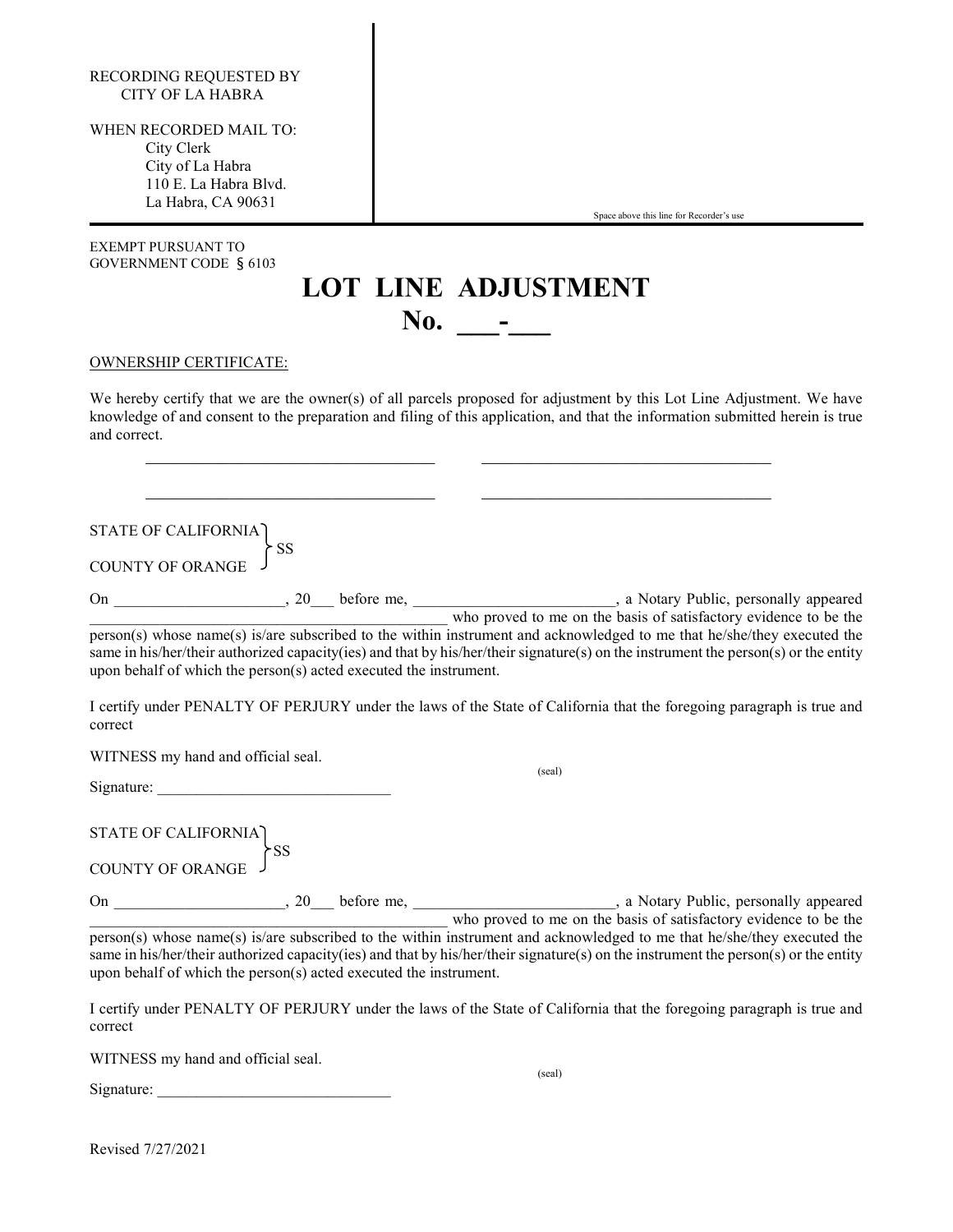CERTIFICATE OF APPROVAL:

STATE OF CALIFORNIA CITY OF LA HABRA > SS COUNTY OF ORANGE

I hereby certify that this Lot Line Adjustment was presented for approval to the Planning Commission of the City of La Habra at a regular meeting thereof held on the \_\_\_\_\_\_\_\_\_ day of \_\_\_\_\_\_\_\_\_\_\_\_\_\_\_\_\_\_, 20\_\_\_\_ and that thereupon said Planning Commission did by an order duly passed and entered, approve said map. Dated this  $\_\_\_\_\_\_\_\_\_\_\_\_\_\_\_\_\_$ 

Secretary of the Planning Commission, City of La Habra

### CITY ENGINEER'S CERTIFICATE:

This lot line adjustment conforms to the requirements of Section 66412 (d) of the Subdivision Map Act and local ordinances. Dated this \_\_\_\_\_\_\_\_\_\_\_\_\_\_day of \_\_\_\_\_\_\_\_\_\_\_\_\_\_\_\_\_\_, 20\_\_\_\_\_\_\_\_

Christopher Lee Johansen , P.E. City Engineer, City of La Habra R.C.E. 52407 , Expires 12/31/2022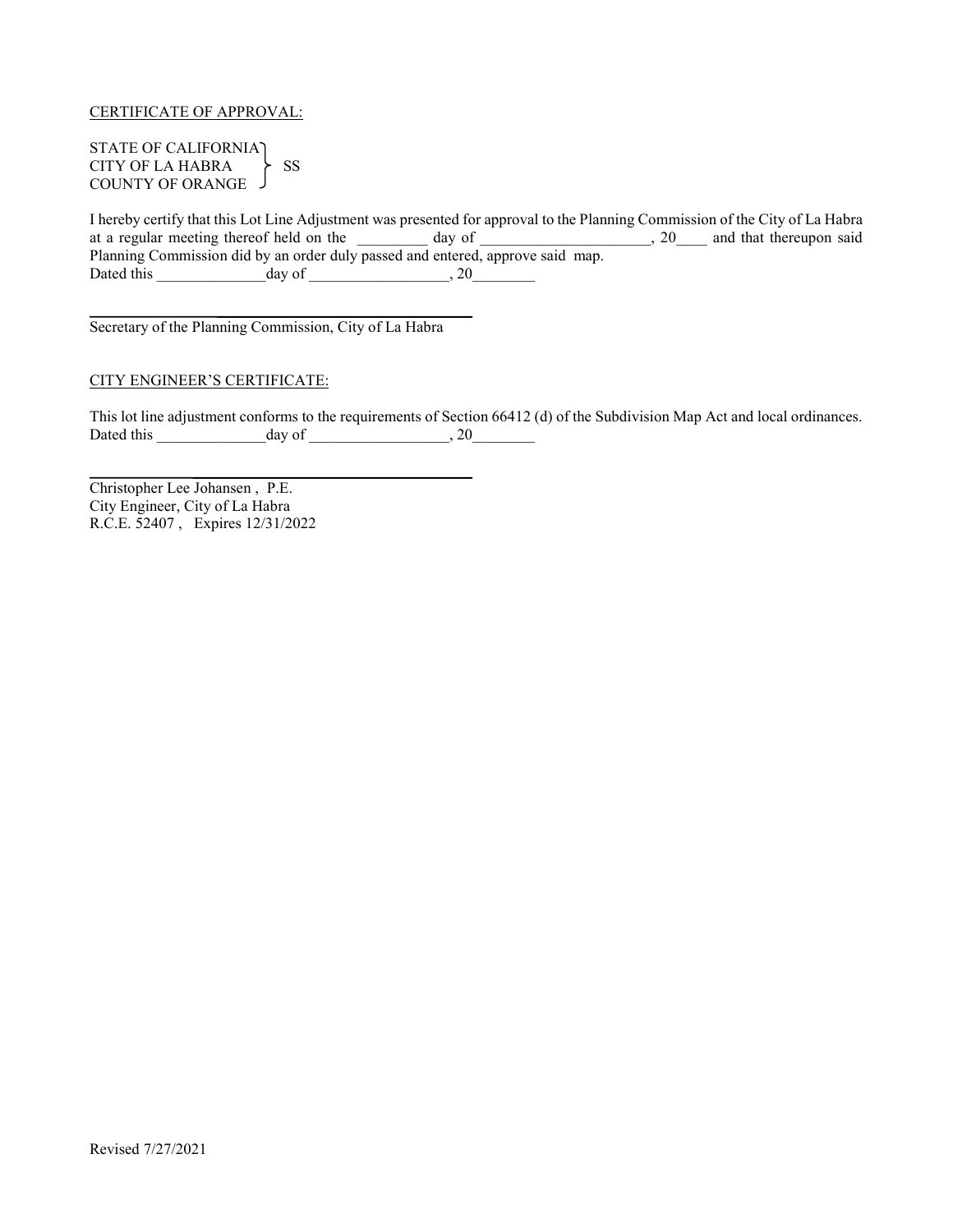# EXHIBIT "A" LOT LINE ADJUSTMENT  $LL$  -  $-$ Legal Description

| Owners | <b>Existing Parcels</b><br>AP Numbers | Proposed Parcels<br>Reference Numbers |
|--------|---------------------------------------|---------------------------------------|
|        |                                       |                                       |
|        |                                       |                                       |
|        |                                       | Sheet_<br>Sheets<br>of                |
|        |                                       |                                       |
|        |                                       |                                       |
|        |                                       |                                       |
|        |                                       |                                       |
|        |                                       |                                       |
|        |                                       |                                       |
|        |                                       |                                       |
|        |                                       |                                       |
|        |                                       |                                       |
|        |                                       |                                       |
|        |                                       |                                       |
|        |                                       |                                       |
|        |                                       |                                       |
|        |                                       |                                       |
|        |                                       |                                       |
|        |                                       |                                       |
|        |                                       |                                       |
|        |                                       |                                       |
|        |                                       |                                       |
|        |                                       |                                       |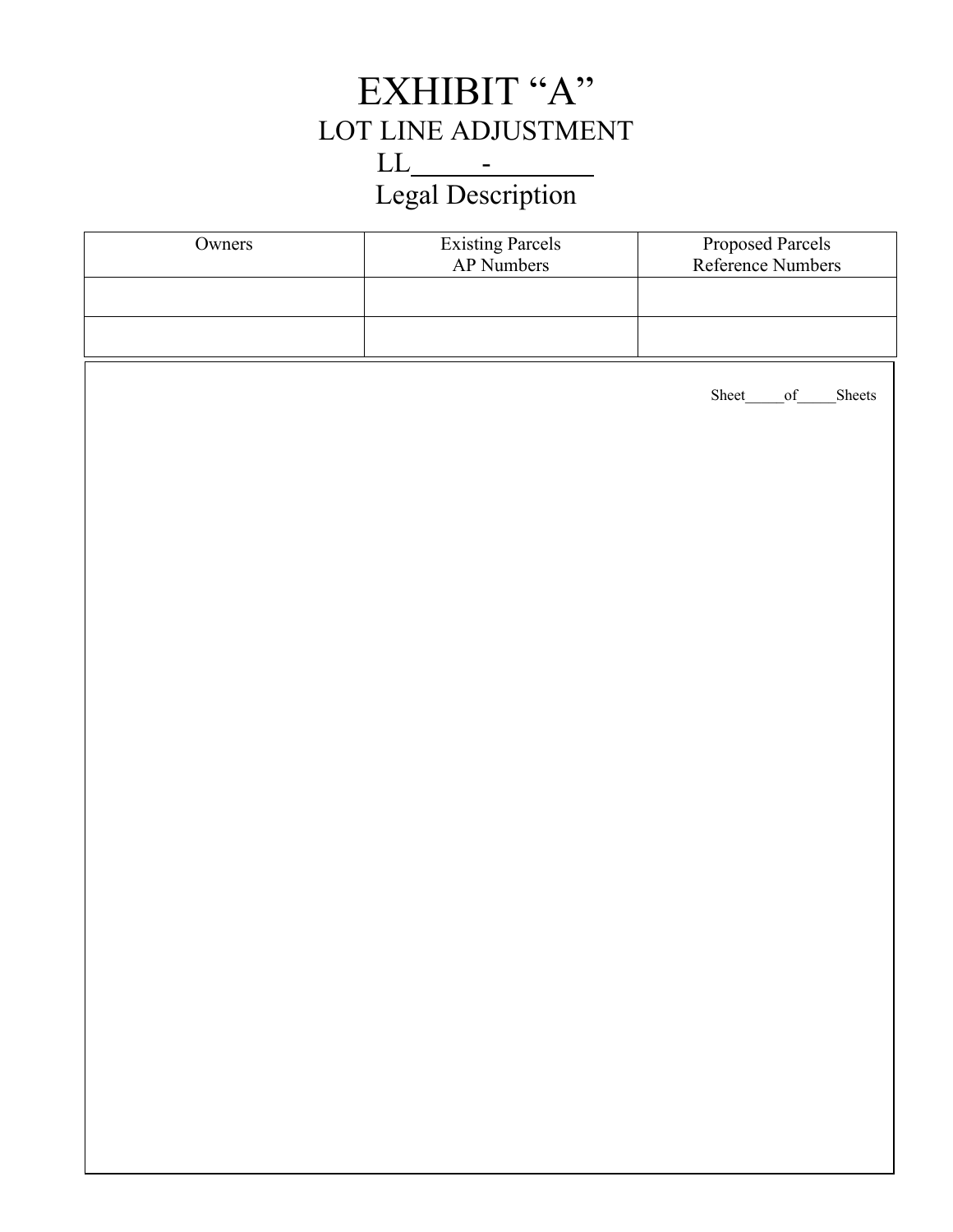# EXHIBIT "B" LOT LINE ADJUSTMENT  $LL$  -  $-$

Map

| Owners | Existing Parcels<br>AP Numbers | Proposed Parcels<br>Reference Numbers |
|--------|--------------------------------|---------------------------------------|
|        |                                |                                       |
|        |                                |                                       |
|        |                                | Sheet_<br>of<br>Sheets                |
|        |                                |                                       |
|        |                                |                                       |
|        |                                |                                       |
|        |                                |                                       |
|        |                                |                                       |
|        |                                |                                       |
|        |                                |                                       |
|        |                                |                                       |
|        |                                |                                       |
|        |                                |                                       |
|        |                                |                                       |
|        |                                |                                       |
|        |                                |                                       |
|        |                                |                                       |
|        |                                |                                       |
|        |                                |                                       |
|        |                                |                                       |
|        |                                |                                       |
|        |                                |                                       |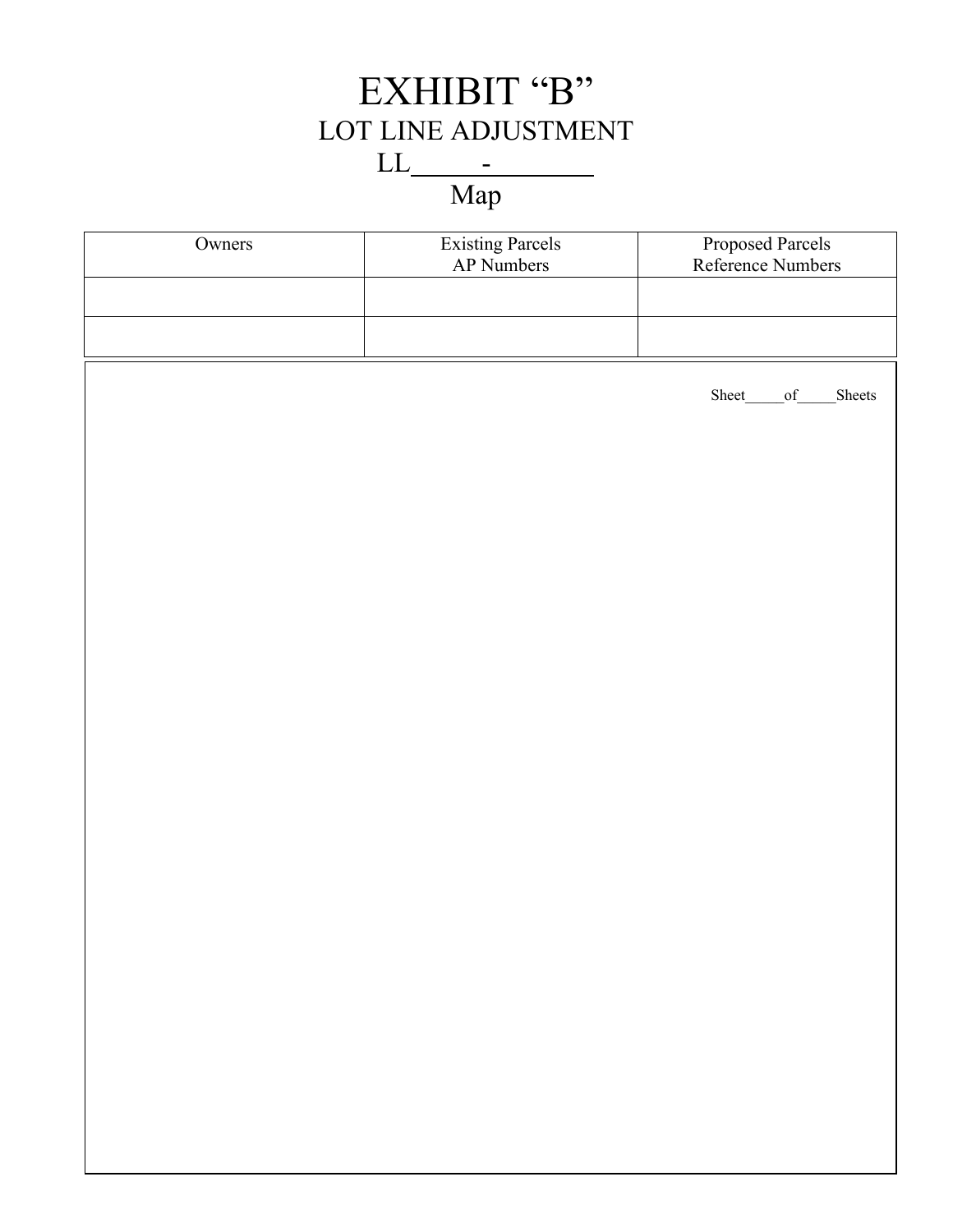

| Owners | Existing Parcels<br>AP Numbers | Proposed Parcels<br>Reference Numbers |
|--------|--------------------------------|---------------------------------------|
|        |                                |                                       |
|        |                                |                                       |
|        |                                | Sheet_<br>Sheets<br>of                |
|        |                                |                                       |
|        |                                |                                       |
|        |                                |                                       |
|        |                                |                                       |
|        |                                |                                       |
|        |                                |                                       |
|        |                                |                                       |
|        |                                |                                       |
|        |                                |                                       |
|        |                                |                                       |
|        |                                |                                       |
|        |                                |                                       |
|        |                                |                                       |
|        |                                |                                       |
|        |                                |                                       |
|        |                                |                                       |
|        |                                |                                       |
|        |                                |                                       |
|        |                                |                                       |
|        |                                |                                       |